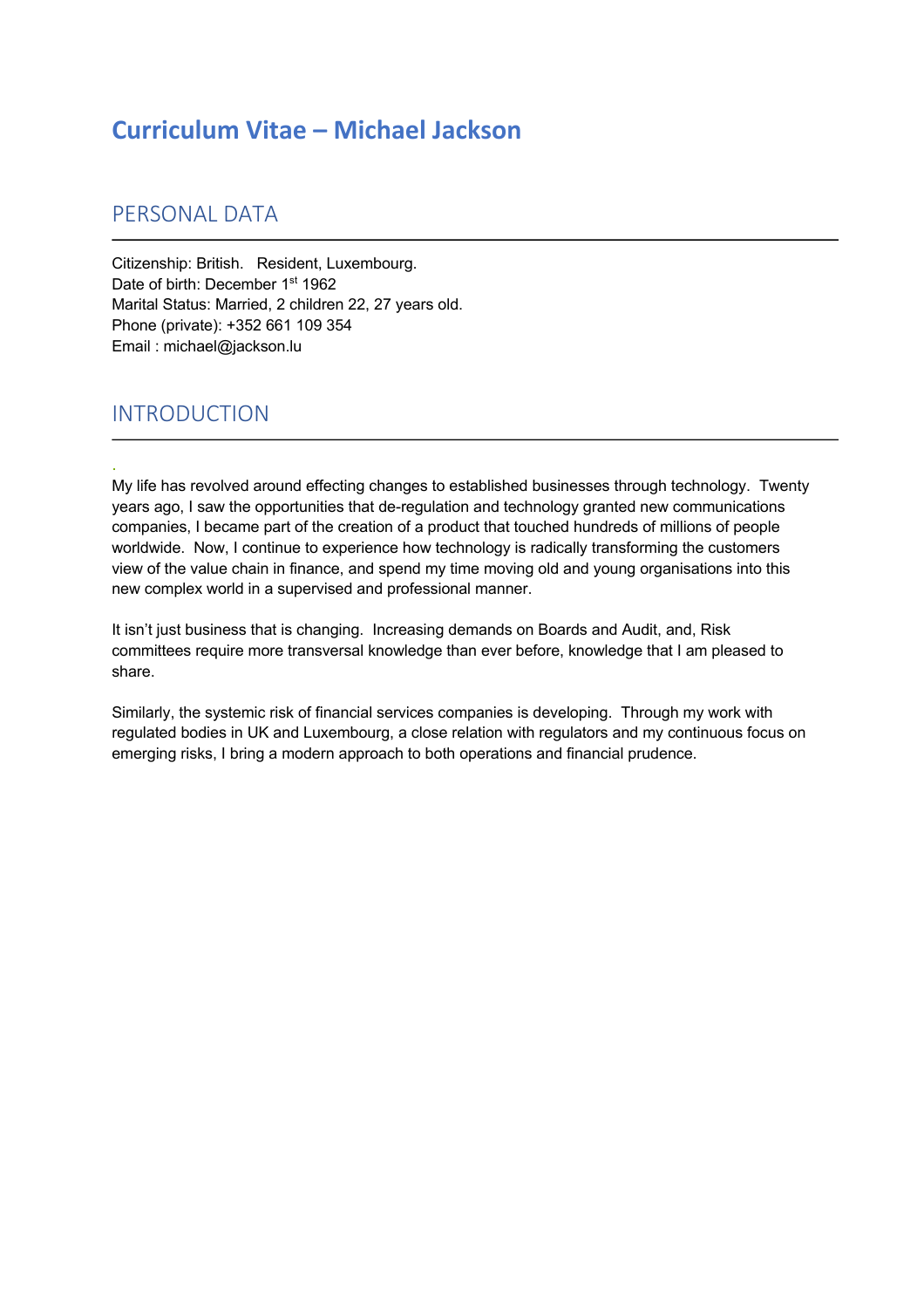## **EXPERIENCE**

### 2018 -present Luminor Bank AS Member of Supervisory Board

Lunminor Bank is a new bank, created from the fusion and sale of the Estonian, Lithuanian and Latvian operations of Nordea and DNB to Blackstone. As Member of Supervisory Board , including the Risk Committee and Audit Committee, I work with creating and supervision of an ECB regulated Systemic Financial Institution as the operations transform from old processes and systems to a modern platform and operational retail bank living up to 21 century requirements in a challenging environment

### 2016 -present AXA UK PLC - NON EXECUTIVE DIRECTOR

NED at AXA UK PLC, including Board of two regulated, entities and member of Risk Committee and Audit Committees. Aside from prudential duties Michael brings to the board focus on transformation of front end and back end processes, including Cyber and Operational Resilience. Providing the depth of skill to bring the rest of the board up to required levels in these areas, whilst working with the CEOs and senior managers of various business units. At the same time, ensuring that customers are getting the best results

Director: AXA PPP. AXA Insurance, AXA UK PLC plus subsidiaries.

### 2017 -present Volvo Cars AB - DIRECTOR

Volvo Cars has produced cars for decades. The industry is transforming – and the need to manage capital and resources ever more present. New skills are needed, software development, data ethics and governance – all reasons that Michael joined the board in August 2018.

## 2017 -present KNEIP Communications SA - DIRECTOR

Kneip Communications is a regulated business provides highly automated Shareholder, Client and Regulatory Communications services to Fund Managers and the Insurance Sector. The products are designed to ease regulatory filings and compliance at scale, a high growth area in today's dealing with regulator. The business is still family owned yet growing quickly towards €100 million euro in turnover. As in independent director, my specific role is providing guidance and oversight to the owner, specifically concerning the transformation from a custom service to a highly scalable, profitable product based organisation – whilst maintaining good governance and stability.

### **Former Positions**

## 2016 -2019 BLOCKCHAIN SA, Luxembourg - NON EXECUTIVE DIRECTOR

Michael met the founders of Blockchain back in the early days of Bitcoin. They gave him his first Bitcoins, and once bitten the fascination continues. Running the largest provider of wallets worldwide, the only thing to say is 'there's never a dull day in crypto'. The space is evolving fast, he is actively working with regulators and companies in the space to form the next generation of compliant products that can be offered safely to the general public, and a frequent contributor in the media and to industry gatherings, recently having authored a widely cited report on the threat to Private Equity from this evolving sector, and keynote speaker at many events.. Coaching a young founding team in all aspects of growth in a regulated environment is the ultimate satisfaction.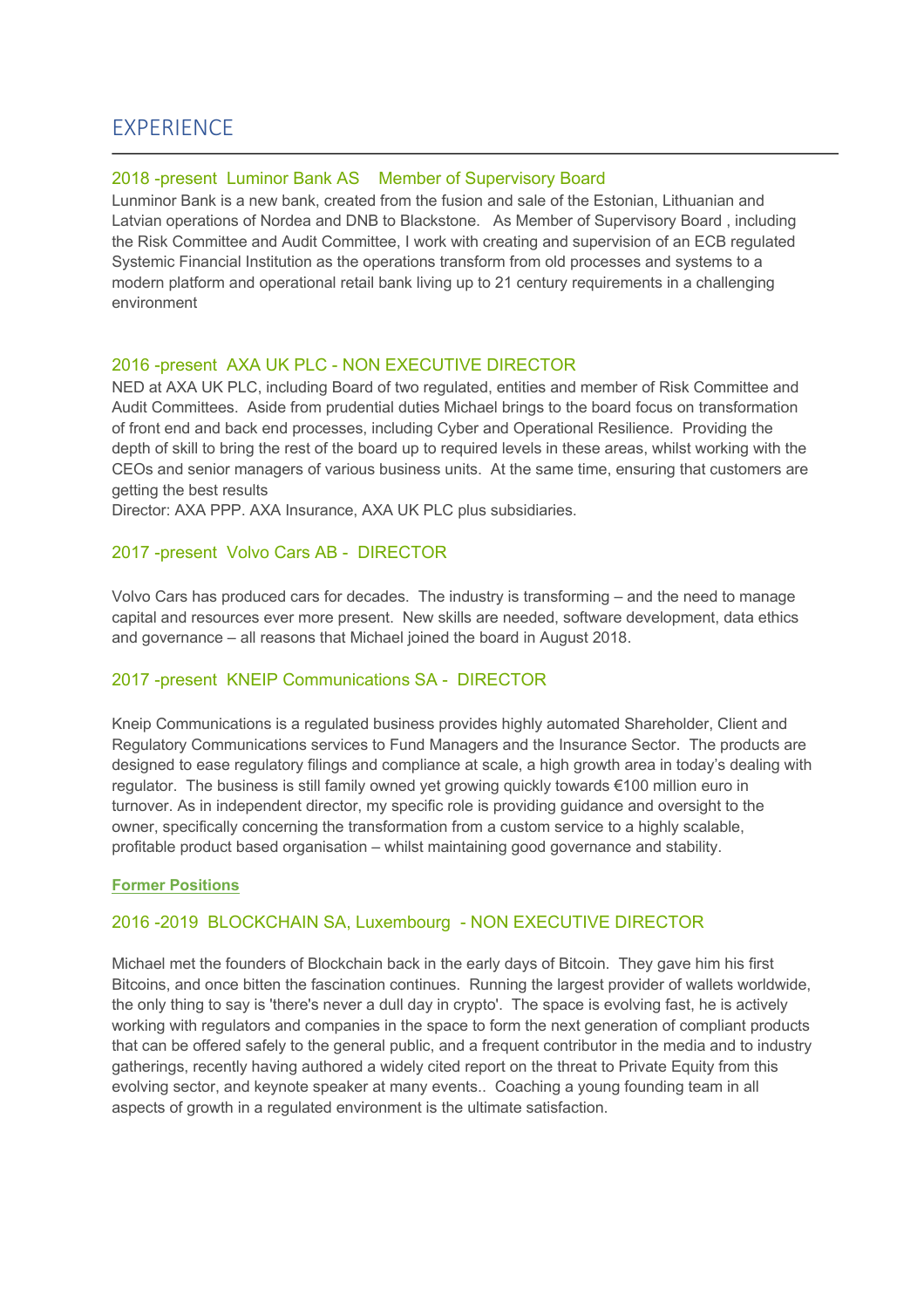## 2007- 2018 MANGROVE CAPITAL – PARTNER

Michael sourced and managed investments in companies providing technology solutions in a variety of areas and covering in detail, Fintech, Telecommunications and Consumer focused products. He applied his extensive background in operations, commercialisation and the knowledge gained through a wide exposure to many projects at the forefront of business and technical innovation.

As an investor representative in a small company, board membership is an advisory role, with results only achieved through challenging, sparring, coaching, persuading and using the experience gained at some of the fastest growing companies in technology to ensure results whilst at the same time matching underlying changes of the business environment with the upcoming technological or business model changes as the business develop

Michael achieved investment success through assisting and inspiring teams and entrepreneurs to reach as far as possible, yet in a responsible and controlled manner. . His personal experience brings credibility and is frequently asked to provide Keynotes at Industry conferences.

Michael held responsibility for publically listed software companies, large logistics and commerce sites and all manner of enterprise software. Combining this desire with practical experience, gained in over twenty years operating and growing billion dollar companies, Michael can also put these dreams into reality, avoiding common mistakes and achieving best practise via his teams as early as possible.

Michael has held several board and advisory positions in startups

## 2004-2007 SKYPE, Luxembourg

As COO of Skype, and holder of the Business License , Michael was responsible for both Operations and all Revenue Generating Services. He developed and launched paid services in 2004 and grew this business line to over €450 million p.a three years later.

In this role, he ran all operational functions, including all support systems, worldwide payments, regulatory, customer service, system operations, telecommunications systems and agreements, fraud control plus development of a range of Mobile products. He also served as eBay representative on the board of FON, the global free wifi operator and was part of the eBay/PayPal/Skype management team led by Meg Whitman, gaining experience as a 'registered insider' in a large US listed company

## 2000-2004 TELE2 AB

Michael invented the concept and developed and launched MVNO mobile operations for Tele2 AB, the largest alternative carrier in Europe. Reporting to the CEO, he was responsible for negotiating agreements, consumer strategy, launching and building mobile operations in 9 countries, all over Europe, ultimately with direct responsibility for turnover of more than 100 million euro, within a listed company turning over 2 billion, with 26 million customers gained from incumbents.